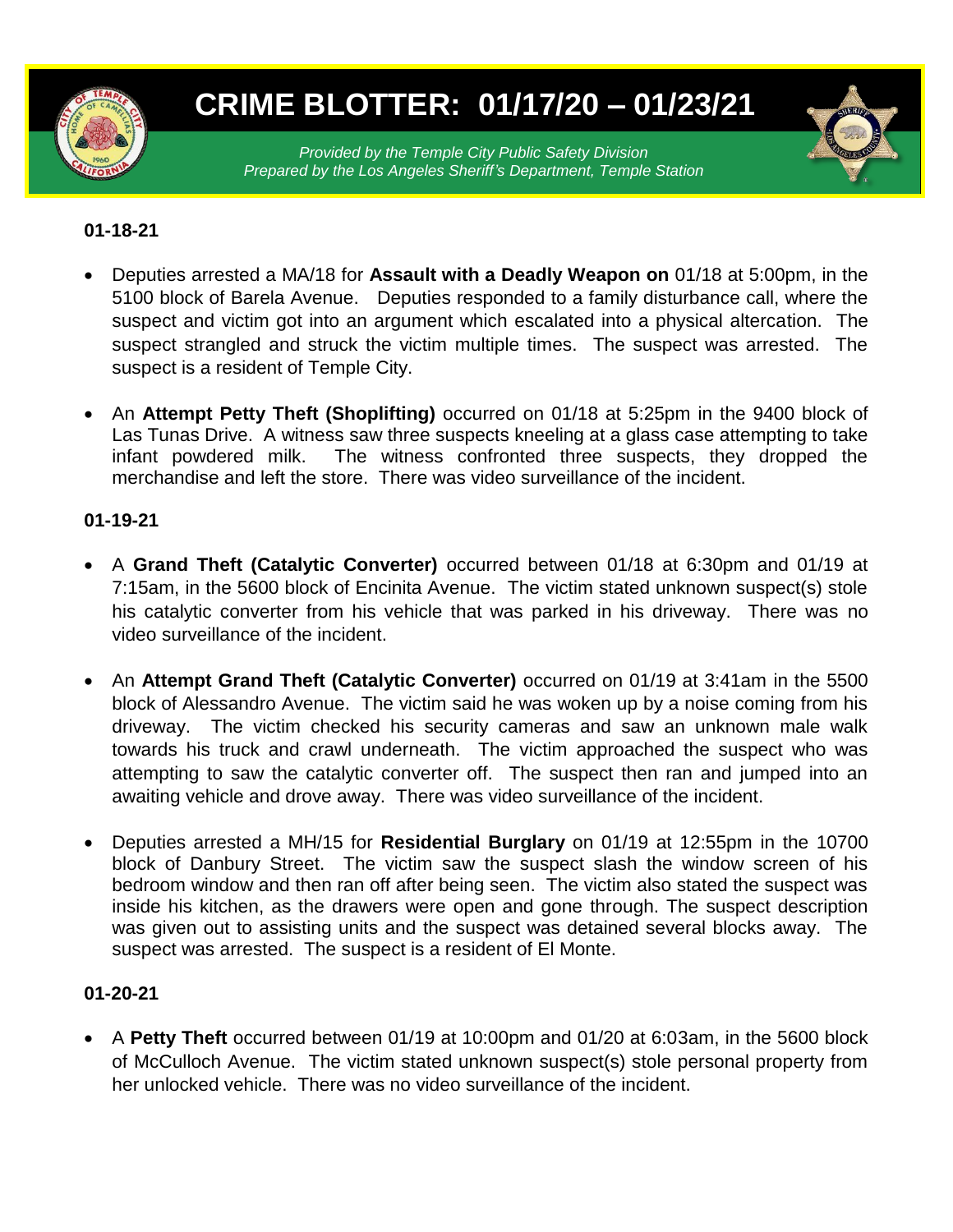Weekly Crime Blotter January 17, 2021 – January 23, 2021 Page 2

- Deputies arrested a MH/23 for **Possession of Drug Paraphernalia** at 9:52am, in the 9400 block of Las Tunas Drive. Deputies responded to a suspicious person call. Deputies contacted the described person in the call and a pat down search was conducted. The suspect was in possession of drug paraphernalia. The suspect was arrested. The suspect is a resident of Los Angeles.
- Deputies arrested a FH/34 for **Under the Influence of a Controlled Substance** at 6:30pm, in the 5500 block of Welland Avenue. Deputies responded to a trespassing call and detained the person described in the call. Deputies contacted the person described in the call and it was determined she was under the influence of a controlled substance. The suspect was arrested. The suspect is a resident of West Covina.

### **01-21-21**

 A **Residential Burglary** occurred today. The victim said two unknown suspect(s) forced entry into his locked residence. The victim was in his room when he heard several loud bangs coming from the east side and west sides of the residence. The victim then heard a loud bang at the door to his bedroom and saw his bedroom door fling open. The two suspects looked at the victim and ran out of the house. There were no reported witnesses or video surveillance of the incident.

#### **01-22-21**

- A **Residential Burglary** occurred between 01/20 at 12:00pm and 01/22 at 12:00pm, in the 6000 block of Camellia Avenue. The victim stated while his house was being fumigated unknown suspect(s) entered the locked residence and stole personal property. There was no video surveillance of the incident.
- A **Residential Burglary** occurred between 01/15 at 6:00pm and 01/22 at 12:30pm, in the 5100 block of Daleview Avenue. The victim stated unknown suspect(s) forced entry into the vacant property, however nothing was taken due to the property being vacant. There were no reported witnesses or video surveillance of the incident.
- Deputies arrested a FH/26 for **Resisting an Officer, Battery on a Peace Officer and Under the Influence of a Controlled Substance** at 9:12pm, in the 6000 block of Temple City Boulevard. Deputies arrested the suspect for under the influence of a controlled substance. While at Temple Station, prior to being escorted into the jail, the suspect was searched for any contraband on her person. During the search the suspect kicked a deputy causing her to fall back. The suspect also spit toward the deputy and began kicking and flailing her legs. The suspect was eventually controlled and additionally charged for Resisting an Officer and Battery on a Peace Officer. The suspect is a resident of Naperville, Illinois.